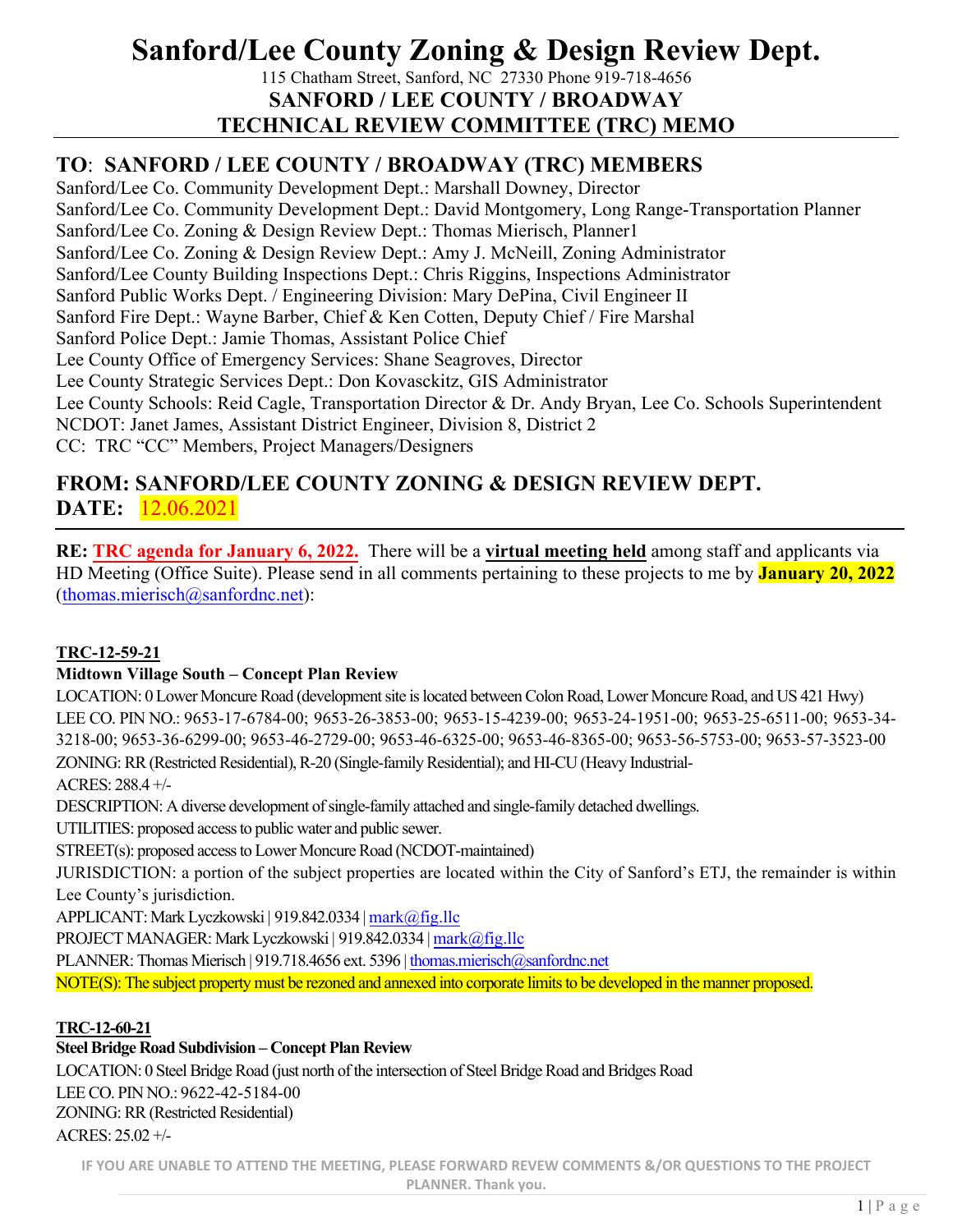DESCRIPTION: Proposed 28-lot residential major subdivision for single-family detached homes. UTILITIES: Proposed extension of the public water main to serve all lots, with private septic tanks for sanitary wastewater STREET(s): Existing access along Steel Bridge Road, an NCDOT-maintained roadway. JURISDICTION: Subject properties are within Lee County jurisdiction. APPLICANT: Trevor Hansen | 910.684.8487 | thansen@koontzjones.com PROJECT MANAGER: Lee Humphrey | 910.684.8486 | lee@doubledeng.com PLANNER: Thomas Mierisch | 919.718.4656 ext. 5396 | thomas.mierisch@sanfordnc.net NOTE(S): The subject property must be rezoned to be developed in the manner proposed.

#### **TRC-12-61-21**

#### **Petty Road Subdivision – Concept Plan Review**

LOCATION: 0 Petty Road (two lots at the corner of Petty Road and Carbonton Road)

LEE CO. PIN NO.: 9622-98-8965-00 and 9632-09-5217-00

ZONING: LI (Light Industrial)

ACRES: 35.17 +/-

DESCRIPTION: Possible splitting of this development into two separate, stand-alone major residential subdivisions. Both of which would be single-family dwellings with a mix of R-10 and R-6 densities, totaling 131 residential lots.

UTILITIES: Existing access to public water, with public sewer located within the adjacent development of Carbonton Cove.

STREET(s): Existing access along both Carbonton Road and Petty Road, which are both NCDOT-maintained.

JURISDICTION: Subject property is within the City of Sanford's ETJ.

APPLICANT: Terry Stewart | 919.774.8714 | tstewart@tlstewartbuilders.com

PROJECT MANAGER: Terry Stewart | 919.774.8714 | tstewart@tlstewartbuilders.com

PLANNER: Thomas Mierisch | 919.718.4656 ext. 5396 | thomas.mierisch@sanfordnc.net

NOTE(S): The subject property must be rezoned and annexed into corporate limits to be developed in the manner proposed.

#### **TRC-12-62-21**

#### **Central Carolina Charter School – Site Improvements Review**

LOCATION: 1801 Douglas Drive (formerly the corporate offices of The Pantry convenience stores)

LEE CO. PIN NO.: 9643-05-6303-00 and 9643-05-8064-00

ZONING: O&I (Office & Institutional)

ACRES: 6.39 +/-

DESCRIPTION: Proposal to convert the third floor of an existing office building into a charter school. Subsequent floors will be converted. The site itself will see limited changes, with the existing parking area to be re-sealed and re-striped, with limited paving to occur immediately south of the southern entrance, and bus parking to the southeast of the main building.

UTILITIES: Existing access to public water and public sewer.

STREET(s): Existing access along Douglas Drive, an NCDOT-maintained road, and Boone Drive, which is privately maintained. JURISDICTION: Subject property is within corporate City limits.

APPLICANT: Ethan Mansfield | 208.921.4686 | emansfield@hcollc.com

PROJECT MANAGER: George Genero | 844.574.4331 ext. 2905 | ggenero@cecinc.com

PLANNER: Tanner O'Quin | 919.718.4656 ext. 5398 | tanner.oquin@sanfordnc.net

NOTE(S): The subject property must be rezoned and annexed into corporate limits to be developed in the manner proposed.

## **TRC-12-63-21**

## **Peace Academy – Commercial Plan Review**

LOCATION: 2914 Carbonton Road (property abutting Carbonton Cove subdivision)

LEE CO. PIN NO.: 9632-19-7717-00 and 9632-28-0978-00

ZONING: R-20 (Residential Single-Family)

ACRES: 8.28 +/-

DESCRIPTION: Proposed construction of a daycare (estimated at 6,500 sq. ft.), an outdoor play area, a gym containing two indoor basketball courts, and a field maintained for recreational use, with parking to serve the facilities.

**IF YOU ARE UNABLE TO ATTEND THE MEETING, PLEASE FORWARD REVEW COMMENTS &/OR QUESTIONS TO THE PROJECT**

**PLANNER. Thank you.**